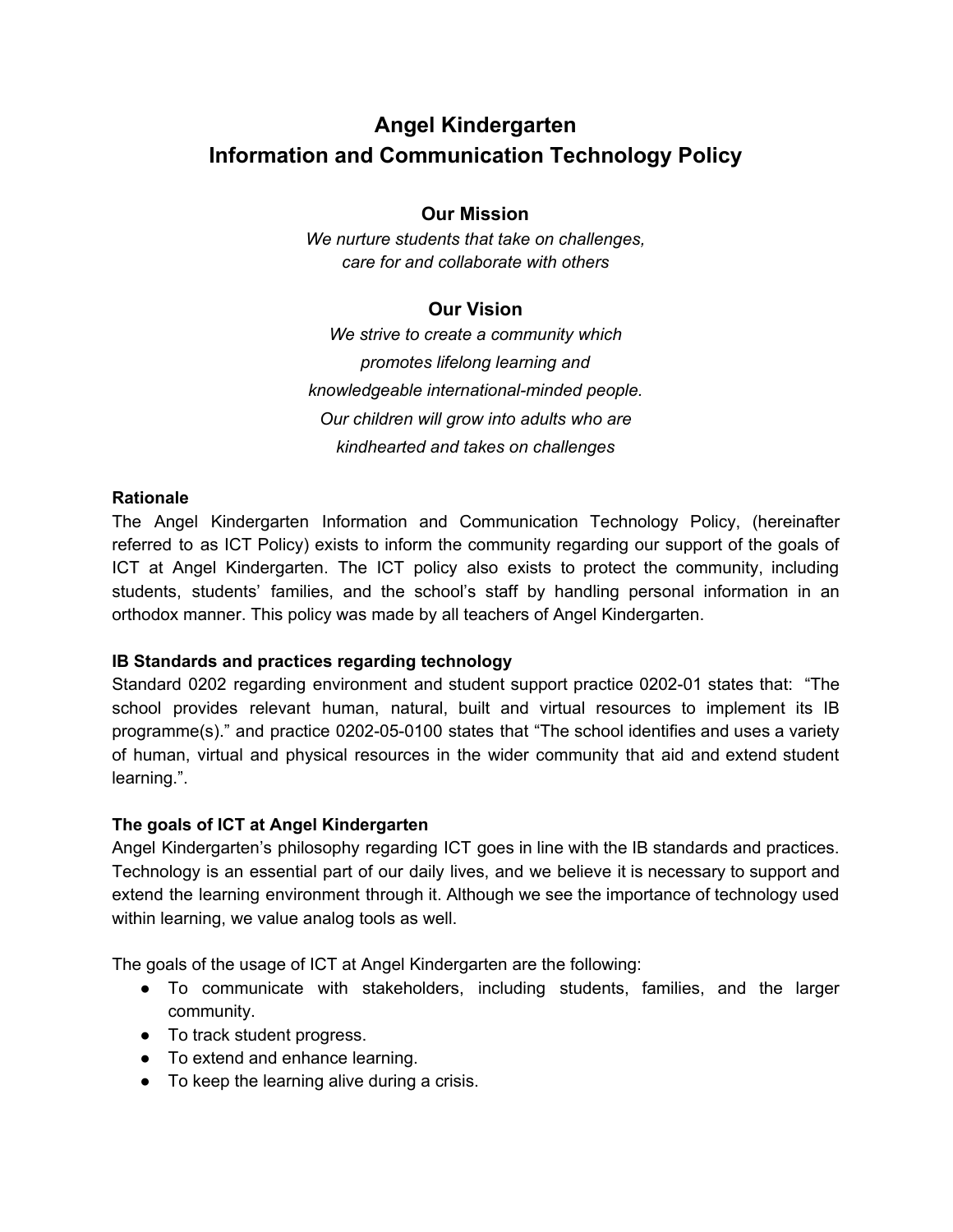#### **The tools we use**

As stated, personal information is sensitive; therefore, it is important that we work within secure platforms. Angel Kindergarten uses three different digital platforms to store personal information: a network attached storage (NAS), G-suite (a cloud service provided by Google Drive), and SeeSaw (an online portfolio). All three platforms are secure and can only be accessed by authorized users. Personal information is also securely stored analogically within the office.

#### **Student progress tracking and communication**

Student tracking is stored in Google Drive and SeeSaw. Teachers use computers, tablets, and smartphones to track student progress. Student progress is communicated to parents and legal guardians through SeeSaw, telephone, and a daily logbook. General information is communicated through the previously mentioned ways, and additionally through the school's homepage. Personal information is not posted on the homepage.

### **Protection of personal data**

When students enroll in Angel Kindergarten, parents or legal guardians are informed of the tools and methods used to communicate and track student progress and personal data. Angel Kindergarten and its teachers will never share any personal information with any third parties, unless parents or legal guardians have agreed. Students will also be informed of the purpose of the personal data we use, and that we will not share it with any outside parties.

The above statement regarding sharing information also applies to parents and legal guardians. This means that personal data is not to be shared or used by anyone without consent. By enrolling in Angel Kindergarten, all parties will agree to this to avoid any legal issues.

# **Extending and enhancing learning**

By using ICT, we can extend the learning beyond the classrooms. Students can choose to use ICT when they want to go beyond the classroom environment. ICT also helps us develop and reinforce our understanding of the units of inquiries. It also supports the development of various approaches to learning. It is important for us to be caring and principled, and to understand how to use ICT in such a way that it does not compromise anyone. Therefore, students will together decide with their teachers on the essential agreements for ICT used within the classrooms. The use of ICT includes but is not limited to:

- Researching online
- SeeSaw activities
- Educational websites
- Educational applications
- Video streaming services